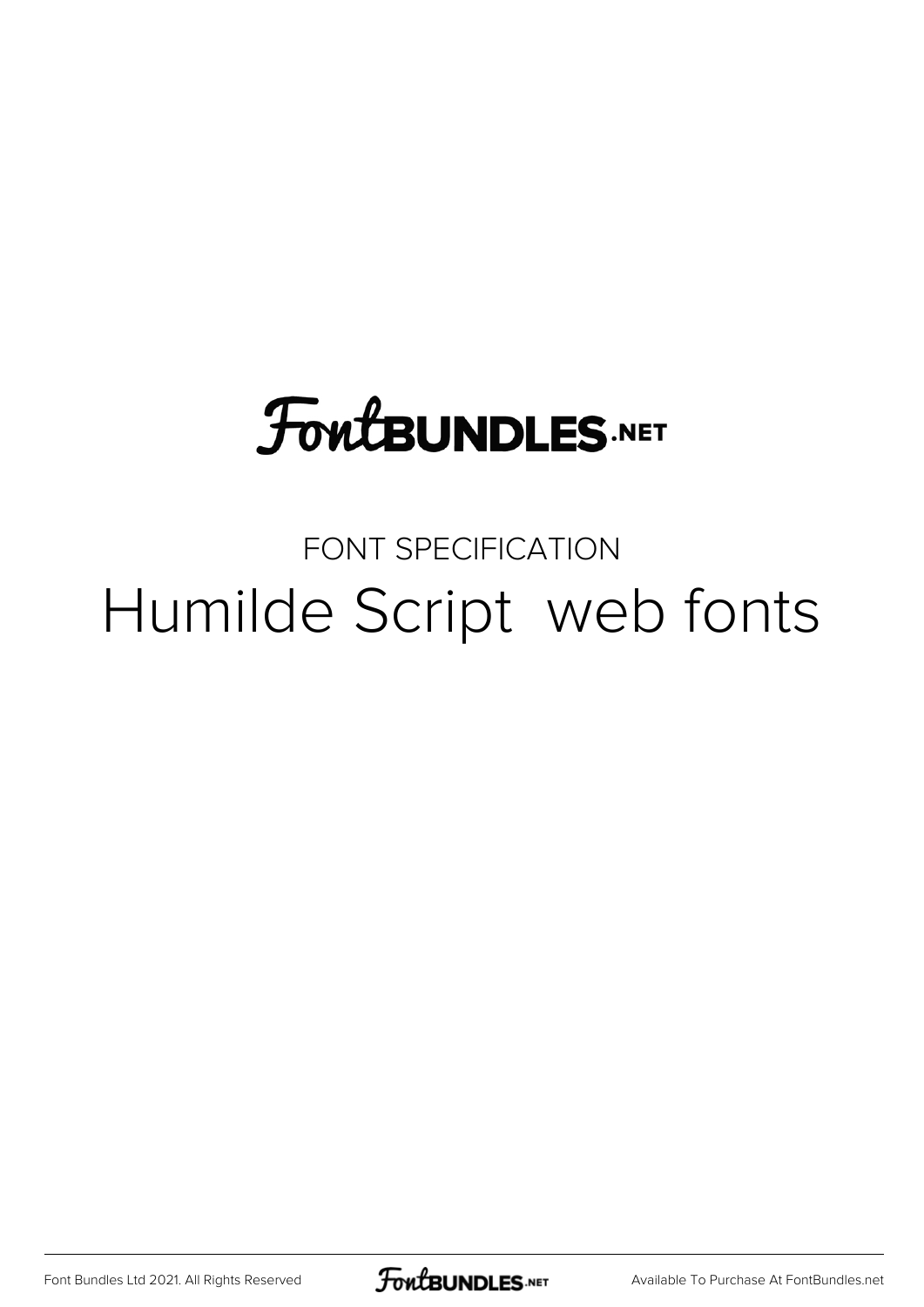#### Humilde regular - Regular

**Uppercase Characters** 

ABCBEFGHSJKLIVA OPORS TOU ON ON DOY Z

Lowercase Characters

 $a\,b\,c\,d\,e$ ef ghijhlmnop q $\,\delta\,s\,\overline{t} u\,\overline{v}\,\overline{w}\,x\,y\,\overline{z}$ 

**Numbers** 

0123456189

Punctuation and Symbols " #  $\int^{\infty}$  % & ' ( ) \* + , - . : ; <  $=$  >  $?$   $\begin{array}{ccc} \begin{array}{ccc} \end{array} & \begin{array}{ccc} \end{array} & \end{array}$   $\begin{array}{ccc} \end{array}$   $\begin{array}{ccc} \end{array}$   $\begin{array}{ccc} \end{array}$   $\begin{array}{ccc} \end{array}$   $\begin{array}{ccc} \end{array}$   $\begin{array}{ccc} \end{array}$   $\begin{array}{ccc} \end{array}$   $\begin{array}{ccc} \end{array}$   $\begin{array}{ccc} \end{array}$   $\begin{array}{ccc} \end{array}$   $\begin{array}{ccc} \end{array}$   $\begin{array$  $\boldsymbol{\mathcal{I}}$  $\frac{1}{4}$  $\frac{1}{2}$  $\frac{3}{4}$  $\searrow$  $\bigcirc$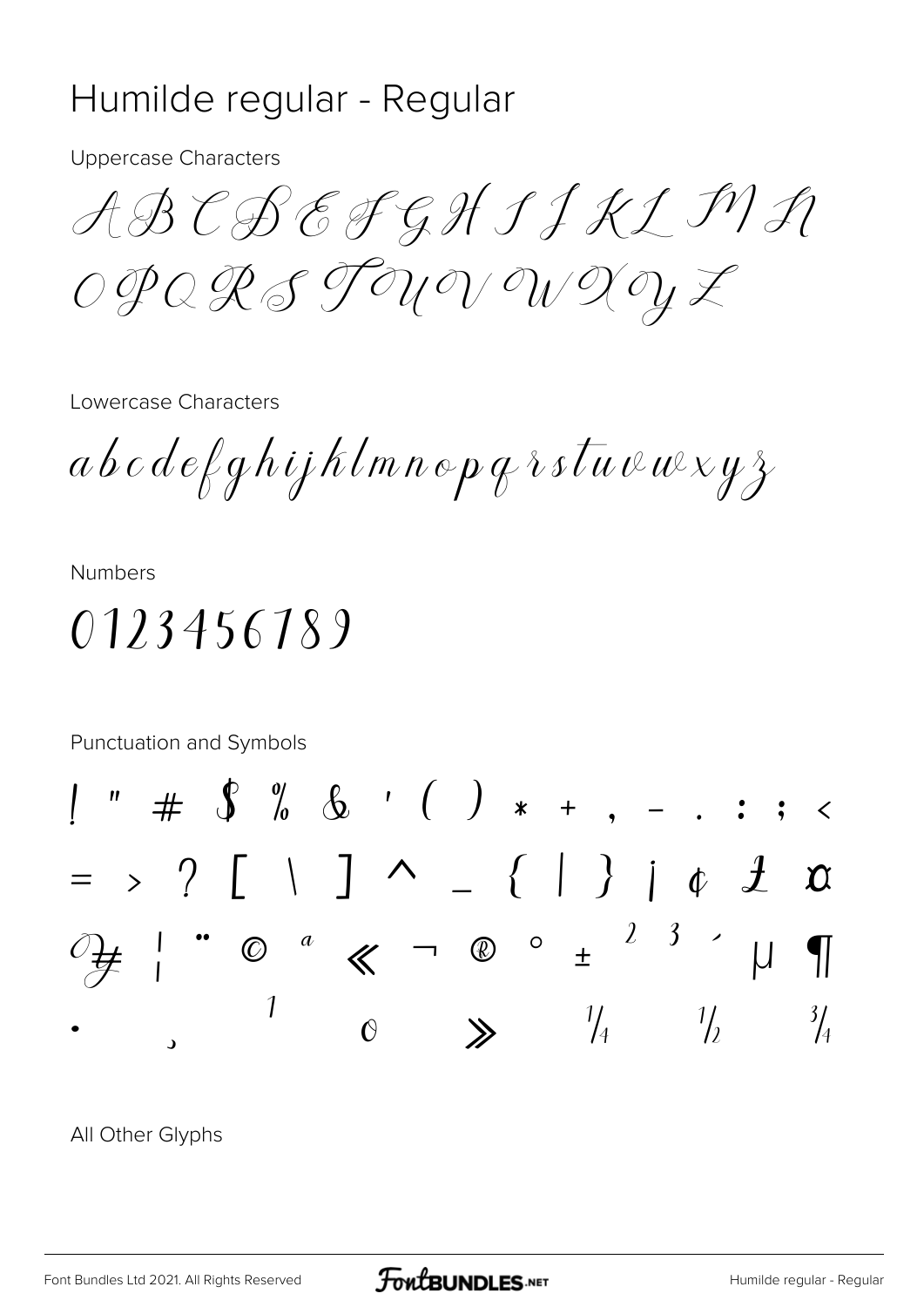$A$   $A$   $A$   $B$   $A$   $A$   $B$   $C$   $E$  $E$   $E$   $E$   $J$   $J$   $J$   $E$   $I$  $O$   $O$   $O$   $O$   $O$   $O$   $O$   $O$  $\label{eq:10} \begin{array}{cccccccccccccc} {\cal O}{\cal U} & {\cal O}{\cal U} & {\cal O}{\cal U} & {\cal O}{\cal U} & \delta & \delta & \delta & \delta \end{array}$  $\ddot{a}$   $\dot{a}$  ae  $\ddot{c}$   $\dot{e}$   $\ddot{e}$   $\ddot{e}$   $\ddot{e}$   $\ddot{c}$ í î ï ð ñ ò ó ô õ ö ÷ ø ù ú û ü ý ÿ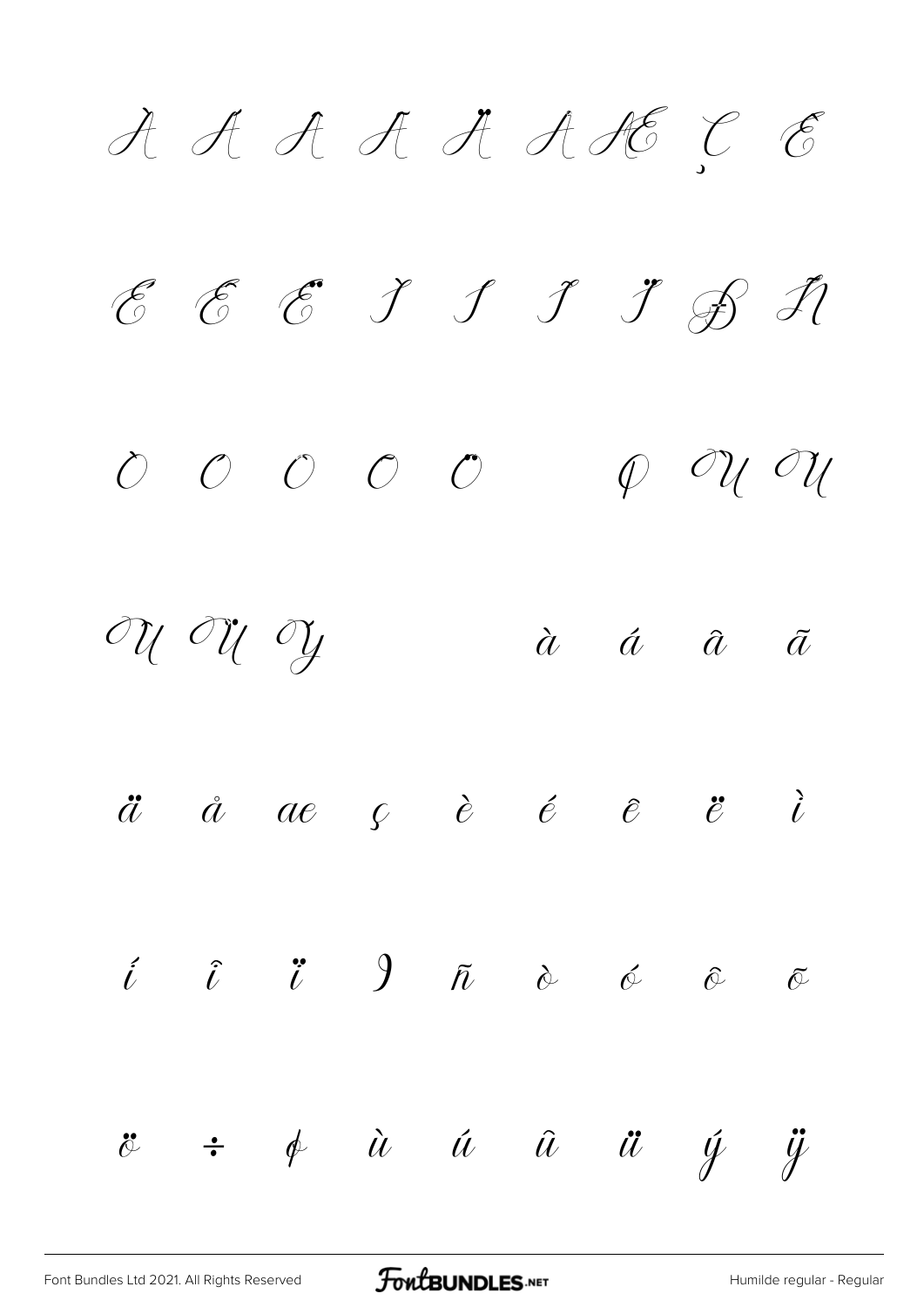i  $\measuredangle$   $\measuredangle$  oe  $\delta$   $\measuredangle$   $\measuredangle$   $\measuredangle$  $\begin{array}{cccccccccccccc} - & & \cdot & & \cdot & & \cdot & & \cdots & & \cdots & & \cdots & & \cdots & & & \cdots & & & \cdots & & & \cdots & & & & \cdots & & & & \cdots & & & & \cdots & & & & \cdots & & & & \cdots & & & & \cdots & & & & \cdots & & & & \cdots & & & & & \cdots & & & & \cdots & & & & & \cdots & & & & \cdots & & & & & \cdots & & & & & \cdots & & & & & \cdots & & & & \cdots & & & & \cdots & & & & & \cdots & & & & & \cdots & & & & & \cdots & & & & & \cdots & & &$  $\bullet$  ...  $\begin{array}{ccccc} & & & \text{if} & & \text{if} & \text{if} & \text{if} & \text{if} & \text{if} & \text{if} & \text{if} & \text{if} & \text{if} & \text{if} & \text{if} & \text{if} & \text{if} & \text{if} & \text{if} & \text{if} & \text{if} & \text{if} & \text{if} & \text{if} & \text{if} & \text{if} & \text{if} & \text{if} & \text{if} & \text{if} & \text{if} & \text{if} & \text{if} & \text{if} & \text{if} & \text{if} & \$  $\overline{\mathcal{U}}$ E co cd ce cf cg h ci cj To I cm con co cop cop is  $\bigcup$ Tu ve ve ve y z as bs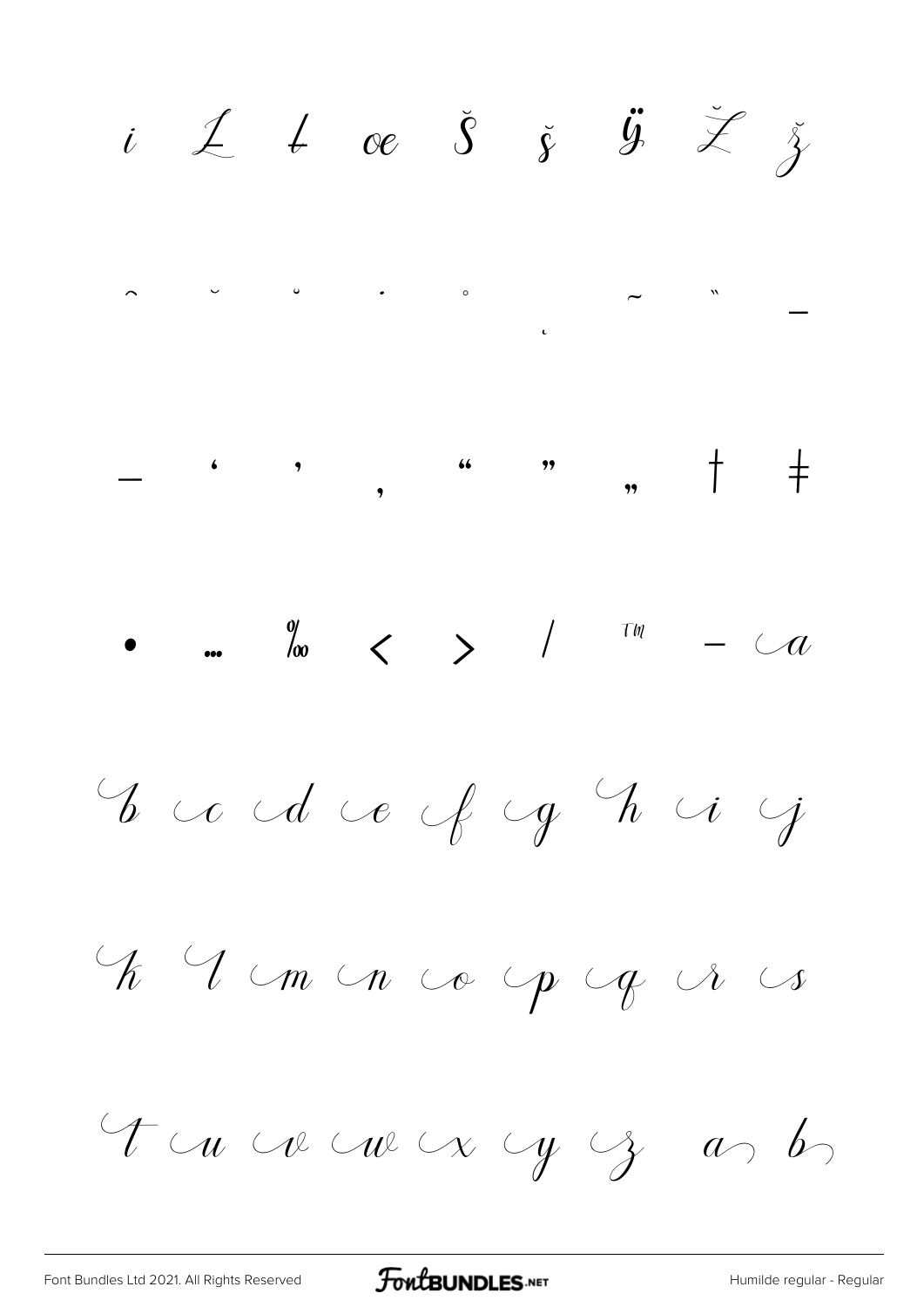$\omega$  do en fragmento in john  $ln m n o p q n o f$  $u$   $v$   $w$   $\times$   $y$   $y$   $\rightarrow$   $b$   $d$   $h$  $k$   $l$   $t$   $m$   $i$   $n$   $t$   $h$   $k$  $\int$  fi fl

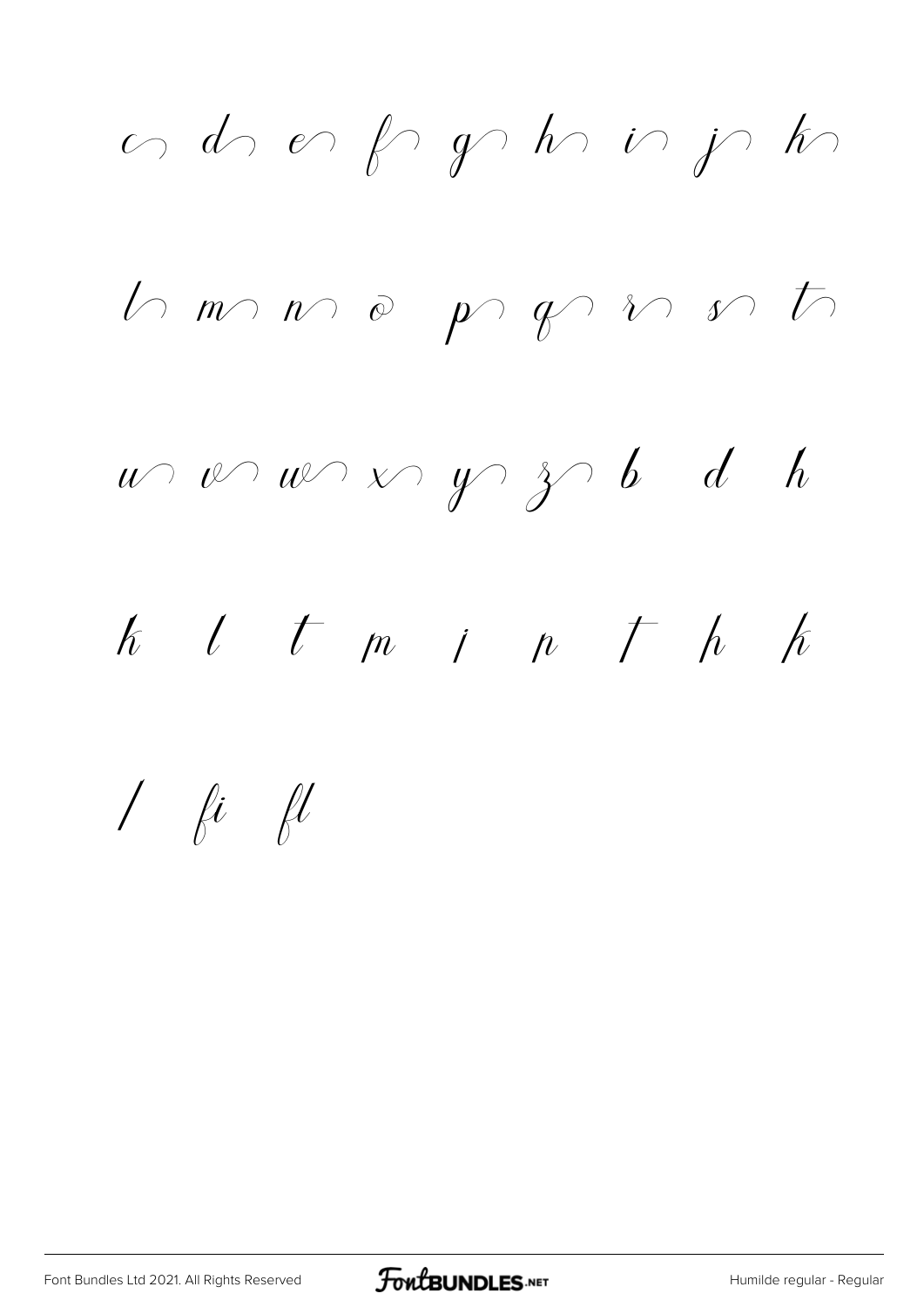#### Humilde italic - Regular

**Uppercase Characters** 

ABCBEFGHSJKLIVN OPORSTOU ON OUZOYZ

Lowercase Characters

abodefghijklmnopgrstuvwxyz

**Numbers** 

0123456789

Punctuation and Symbols

 $1'''' + 8''$  & ' ( ) \* + , - . : ; <  $=$  > ?  $\int$  |  $\int$   $\wedge$   $=$   $\{$  |  $\}$  |  $\phi$   $\mathcal{I}$   $\alpha$  $\mathbb{Z}$  / "  $\mathbb{O}$  "  $\mathbb{C}$   $\mathbb{C}$   $\mathbb{C}$   $\mathbb{C}$   $\mathbb{C}$   $\mathbb{C}$   $\mathbb{C}$   $\mathbb{C}$   $\mathbb{C}$   $\mathbb{C}$   $\mathbb{C}$   $\mathbb{C}$   $\mathbb{C}$   $\mathbb{C}$   $\mathbb{C}$   $\mathbb{C}$   $\mathbb{C}$   $\mathbb{C}$   $\mathbb{C}$   $\mathbb{C}$   $\mathbb{C}$   $\mathbb{C}$  $\mathcal{I}$  $\frac{1}{4}$   $\frac{1}{2}$  $\frac{3}{4}$  $\vee$  $\boldsymbol{\beta}$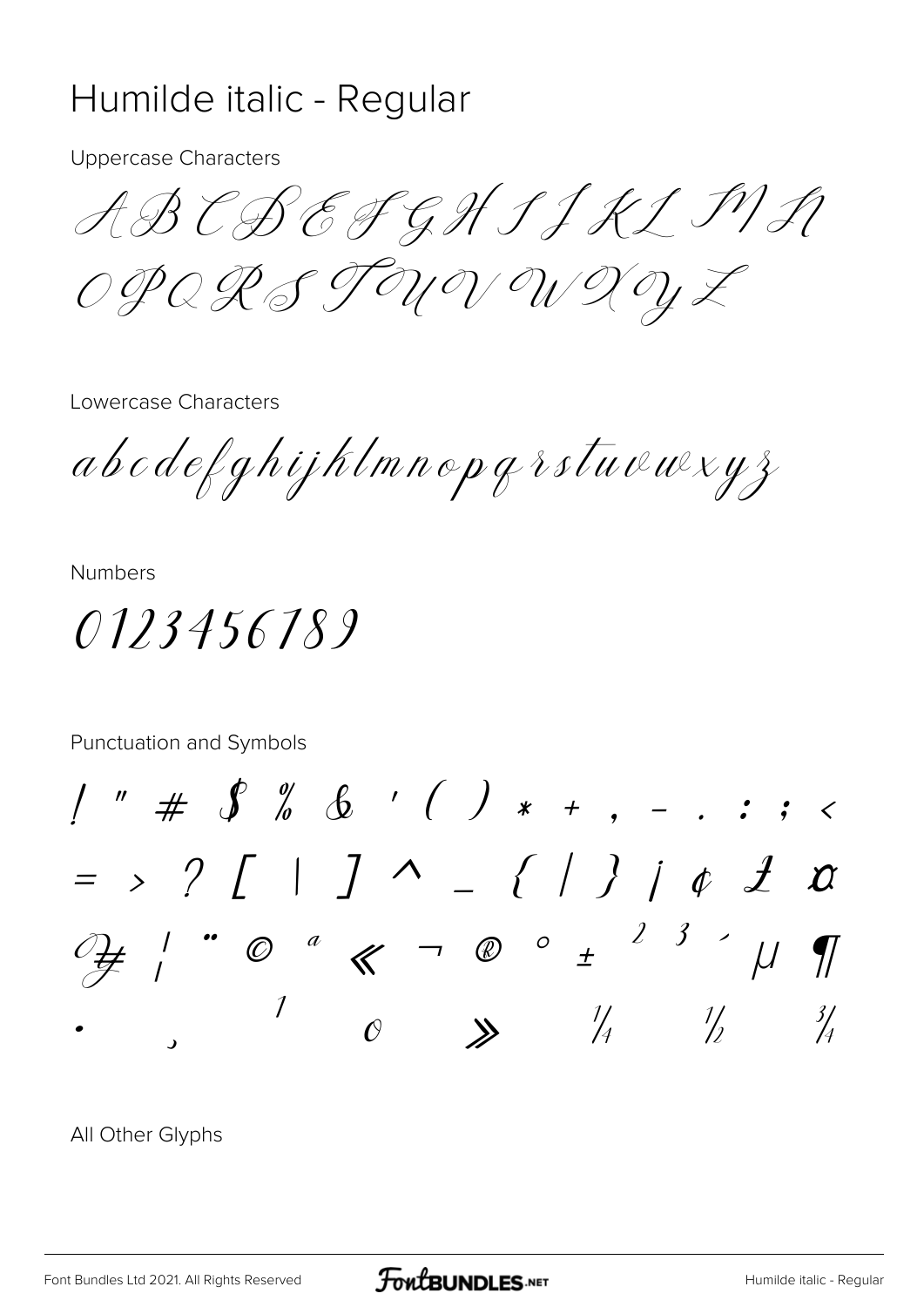*À Á Â Ã Ä Å Æ Ç È É Ê Ë Ì Í Î Ï Ð Ñ Ò Ó Ô Õ Ö Ø Ù Ú Û Ü Ý à á â ã ä å æ ç è é ê ë ì í î ï ð ñ ò ó ô õ ö ÷ ø ù ú û ü ý ÿ*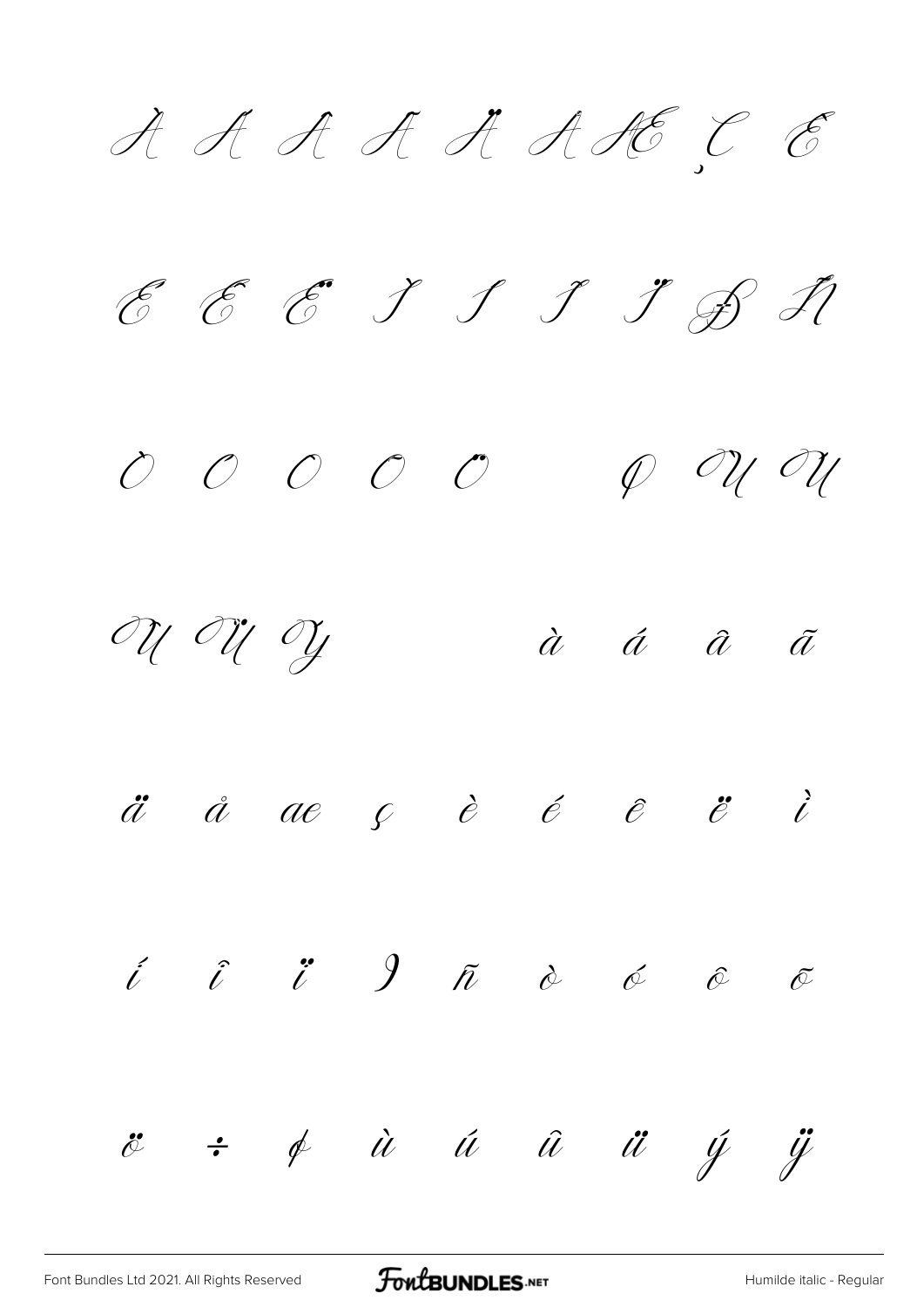$i$   $\angle$   $\angle$   $\alpha$   $\delta$   $\zeta$   $\zeta$ Eco de Jog hij El monco pogosos Thus we want y g as by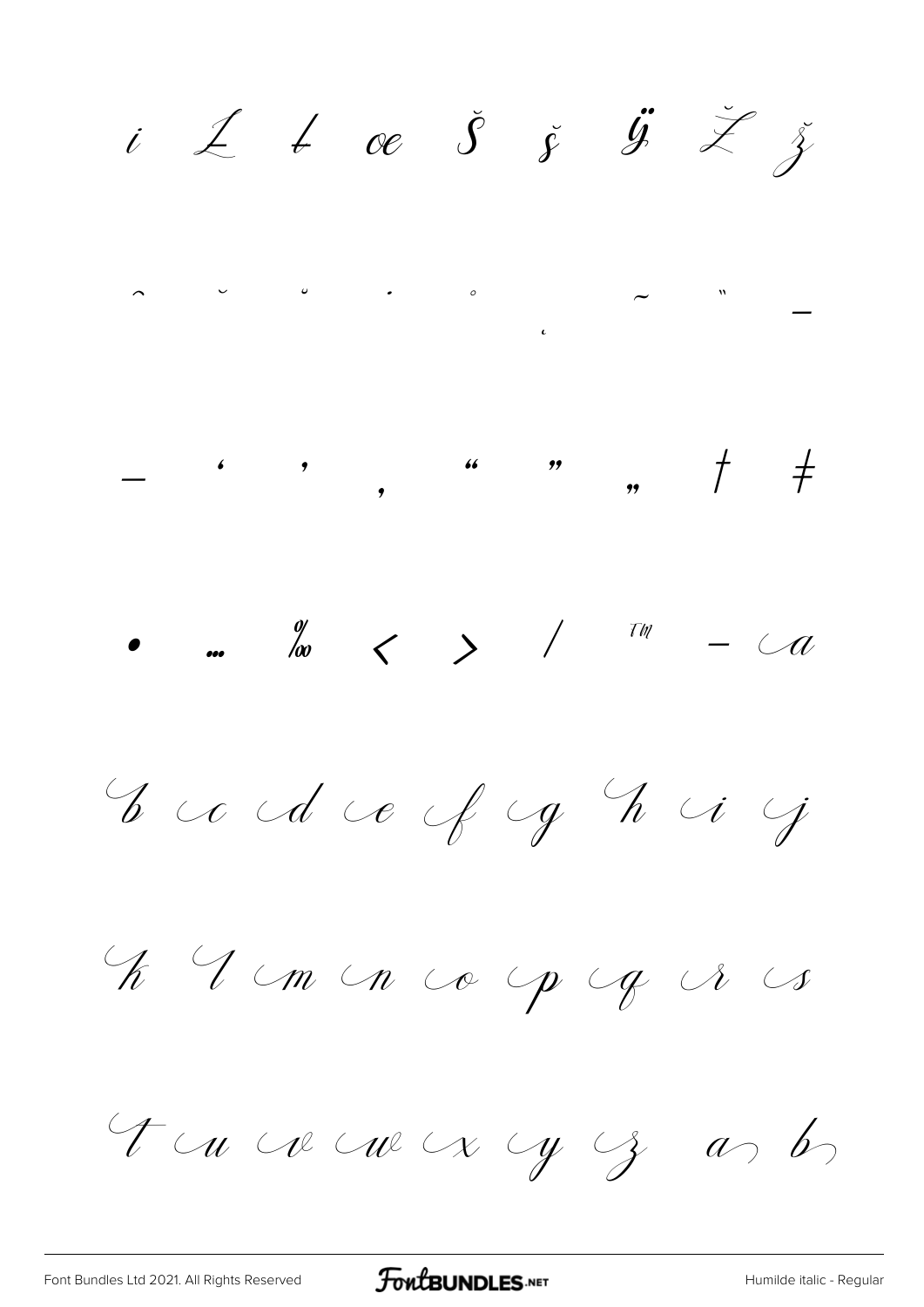or dre er fryske in je ke

 $ln m n o p q n o f$ 

 $u$   $v$   $w$   $x$   $y$   $z$   $b$   $d$   $h$ 

 $k$   $l$   $t$   $m$   $i$   $n$   $t$   $h$   $h$ 

 $1$  fi fl

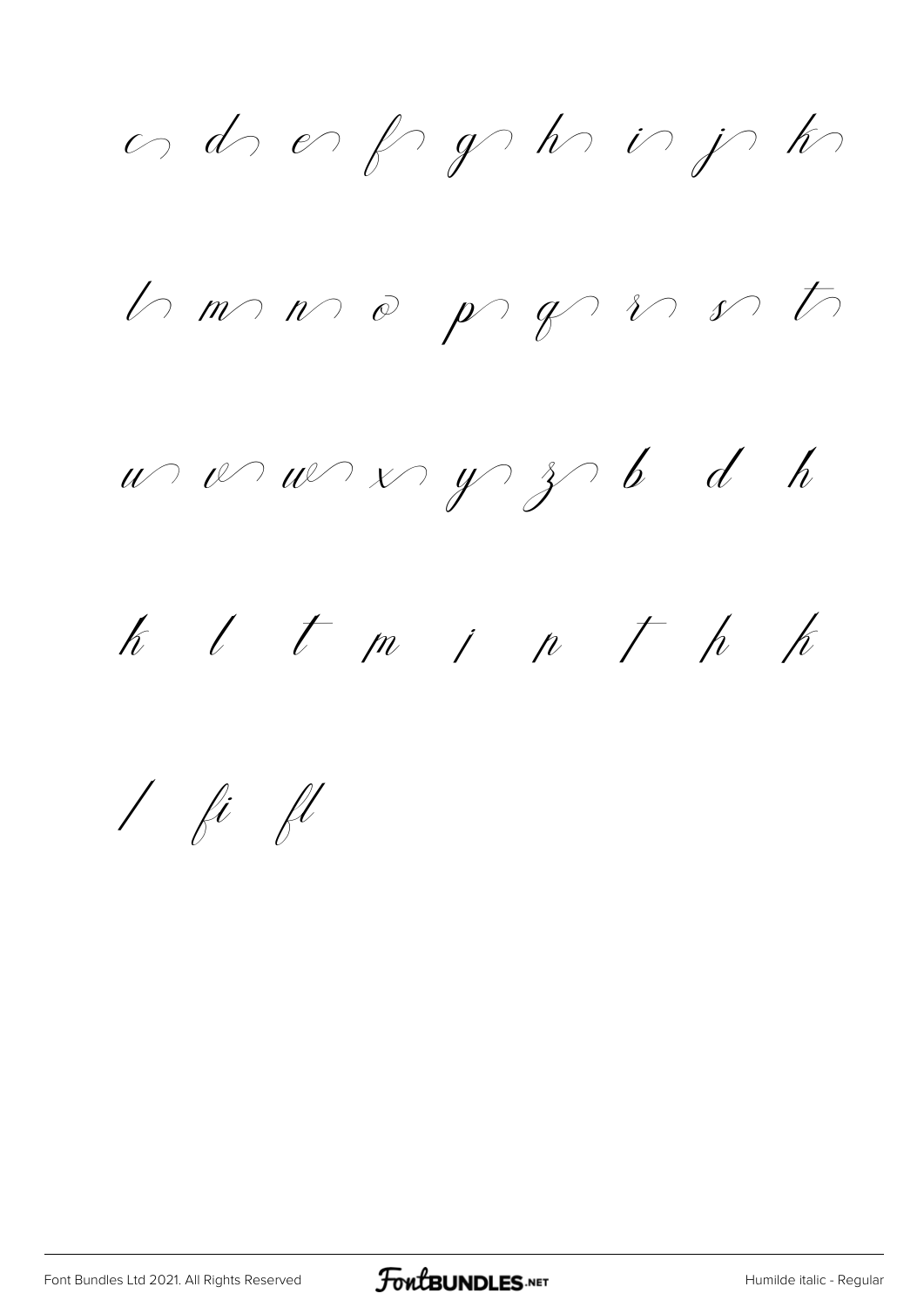#### Humilde italic bold - Regular

**Uppercase Characters** 

ABCBEFGHSJKLMR OPQRSTOU OVOU XOYZ

Lowercase Characters

abcdefghijklmnopgrstuvwxyz

**Numbers** 

0123456189

Punctuation and Symbols  $1'''' + 3''$  &  $($   $) * +$  ,  $-$  . : ; <  $=$  > ?  $[$  |  $]$   $\wedge$   $=$   $[$   $]$   $]$   $[$   $]$   $[$   $]$   $[$   $]$   $[$   $]$   $[$   $]$   $[$   $]$   $[$   $]$   $[$   $]$   $[$   $]$   $[$   $]$   $[$   $]$   $[$   $]$   $[$   $]$   $[$   $]$   $[$   $]$   $[$   $]$   $[$   $]$   $[$   $]$   $[$   $]$   $[$   $]$   $[$   $]$   $[$   $]$   $[$   $\int \frac{1}{x} \int^x 0^a x dx = 0^a \frac{1}{2} \int x^2 dx$  $\boldsymbol{\eta}$  $\frac{1}{4}$  $\frac{3}{4}$  $\frac{1}{2}$  $\lambda$  $\boldsymbol{\beta}$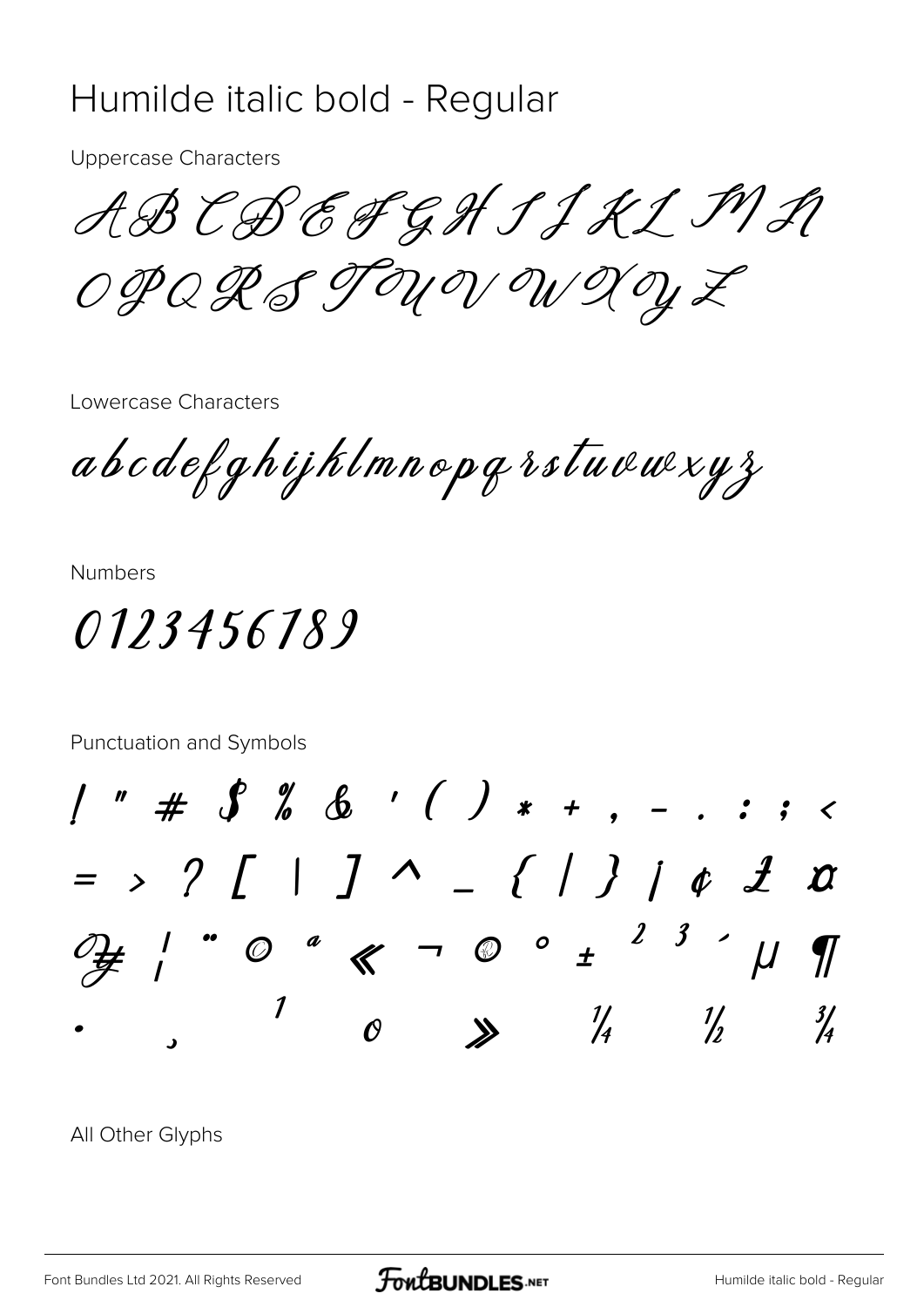*À Á Â Ã Ä Å Æ Ç È É Ê Ë Ì Í Î Ï Ð Ñ Ò Ó Ô Õ Ö Ø Ù Ú Û Ü Ý à á â ã ä å æ ç è é ê ë ì í î ï ð ñ ò ó ô õ ö ÷ ø ù ú û ü ý ÿ*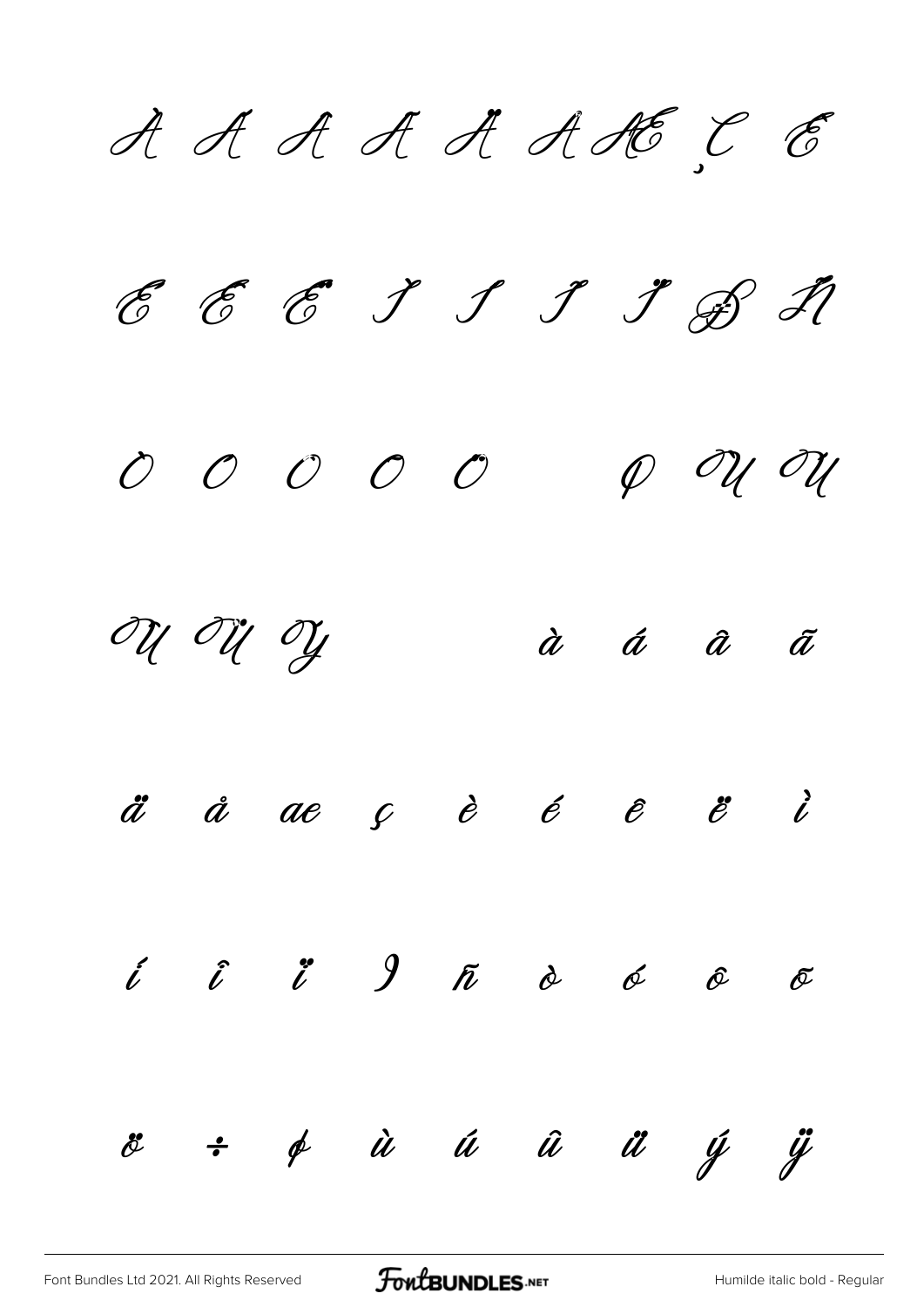Eccident y El mon co op og vi os Tu ce cu cx cy cz as bs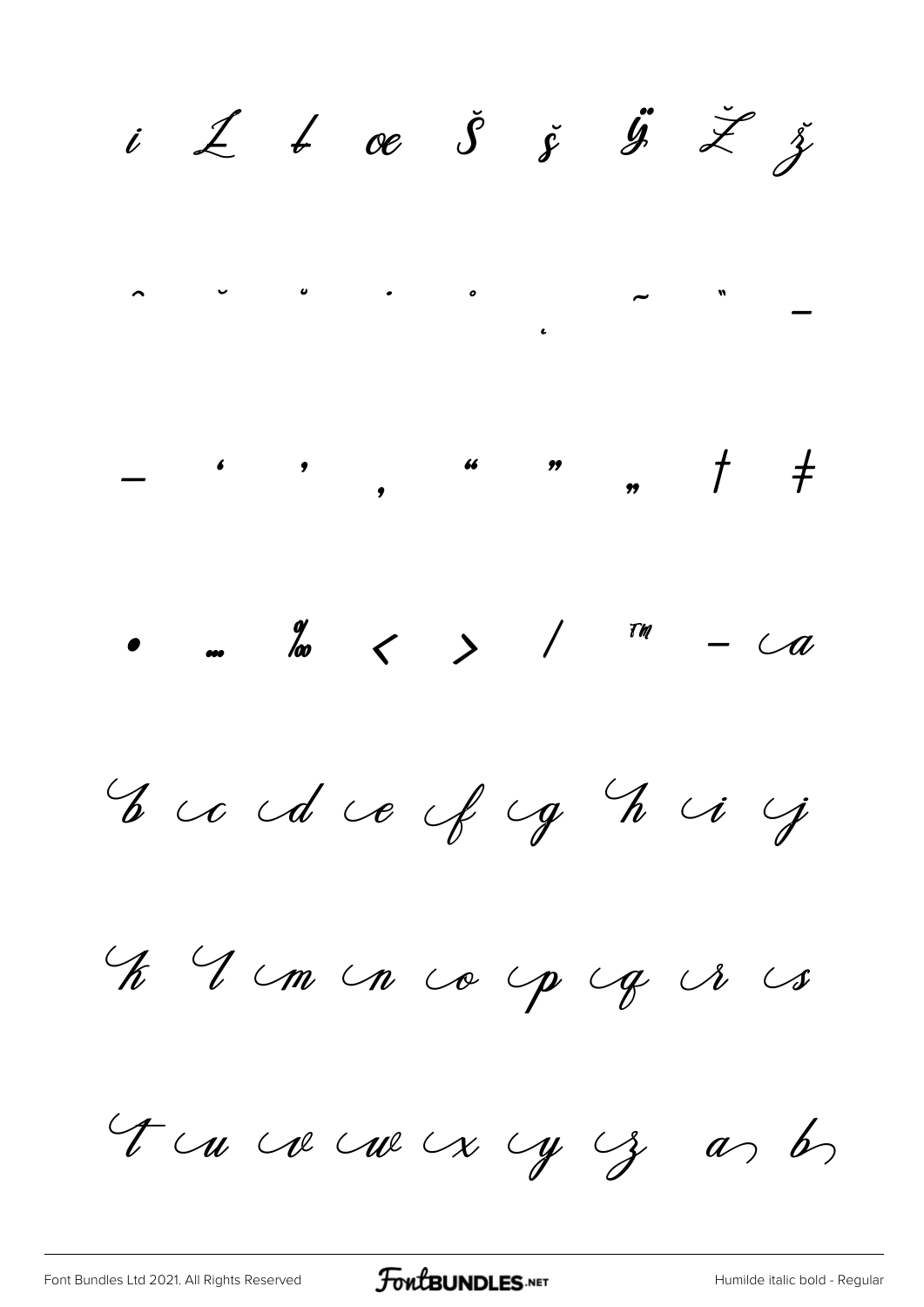ad of pphinph

 $h$  m  $m$   $e$   $p$   $g$   $n$   $n$   $t$ 

 $w$  or  $w$  x  $y$   $3$  b d h

 $k$   $l$   $t$   $m$   $i$   $n$   $r$   $h$   $k$ 

 $1$  fi fl

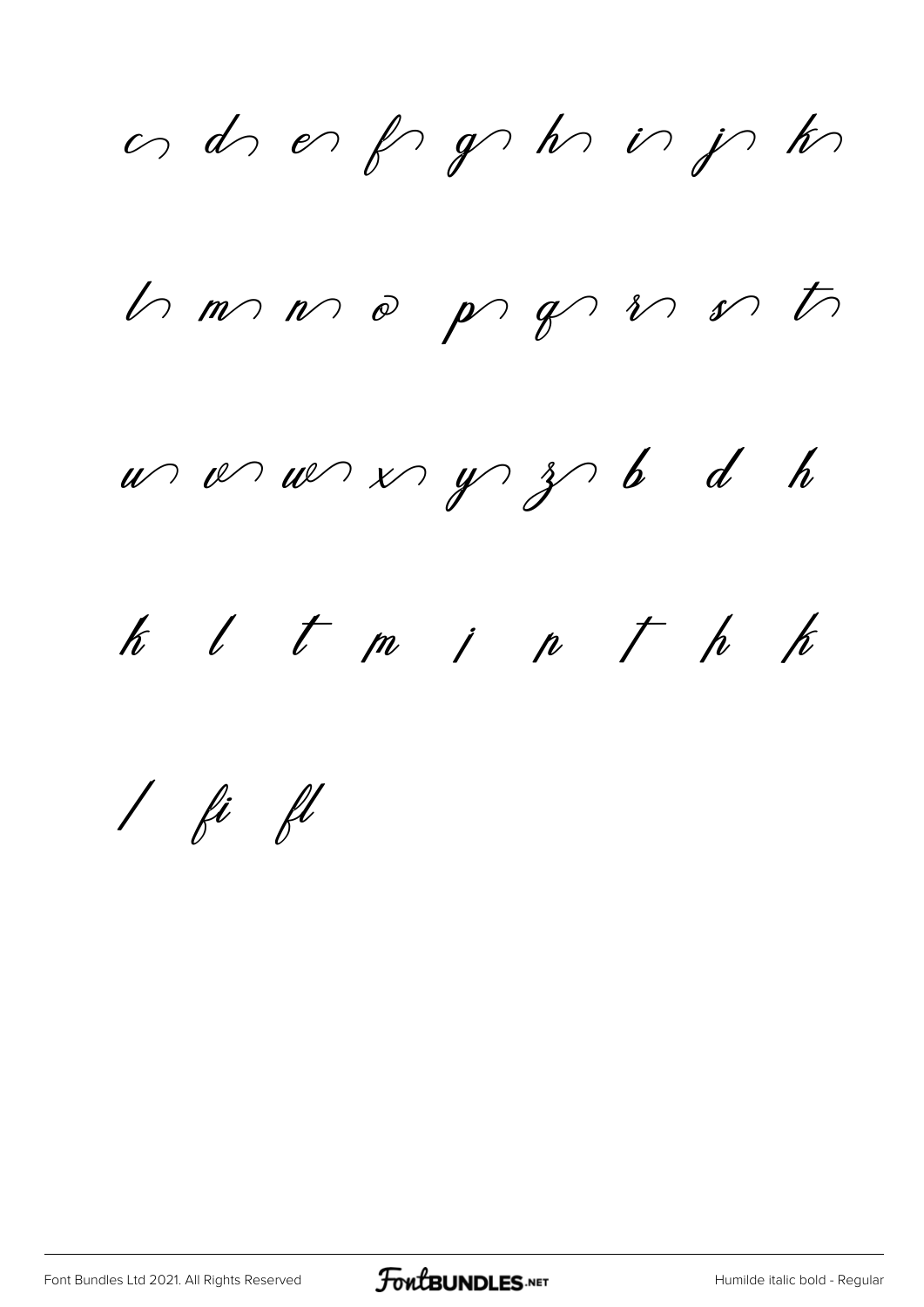#### Humilde bold - Bold

**Uppercase Characters** 

ABCBEFGHIJKLMR OPQRSTOU OV OW XOYZ

Lowercase Characters

 $ab\,c\,de\{q\}$ ghijklmnop q r stuvwxy $\chi$ 

**Numbers** 

### 0123456789

Punctuation and Symbols  $" # \S \% \& '() * + ...$  $=$  >  $?$   $\begin{array}{ccc} \begin{array}{ccc} \end{array} & \end{array}$   $\begin{array}{ccc} \end{array}$   $\begin{array}{ccc} \end{array}$   $\begin{array}{ccc} \end{array}$   $\begin{array}{ccc} \end{array}$   $\begin{array}{ccc} \end{array}$   $\begin{array}{ccc} \end{array}$   $\begin{array}{ccc} \end{array}$   $\begin{array}{ccc} \end{array}$   $\begin{array}{ccc} \end{array}$   $\begin{array}{ccc} \end{array}$   $\begin{array}{ccc} \end{array}$   $\begin{array}{ccc} \end{array}$   $\begin$  $\boldsymbol{\eta}$  $\frac{1}{4}$  $\frac{1}{2}$  $\frac{3}{4}$  $\mathbf{v}$  $\boldsymbol{\Omega}$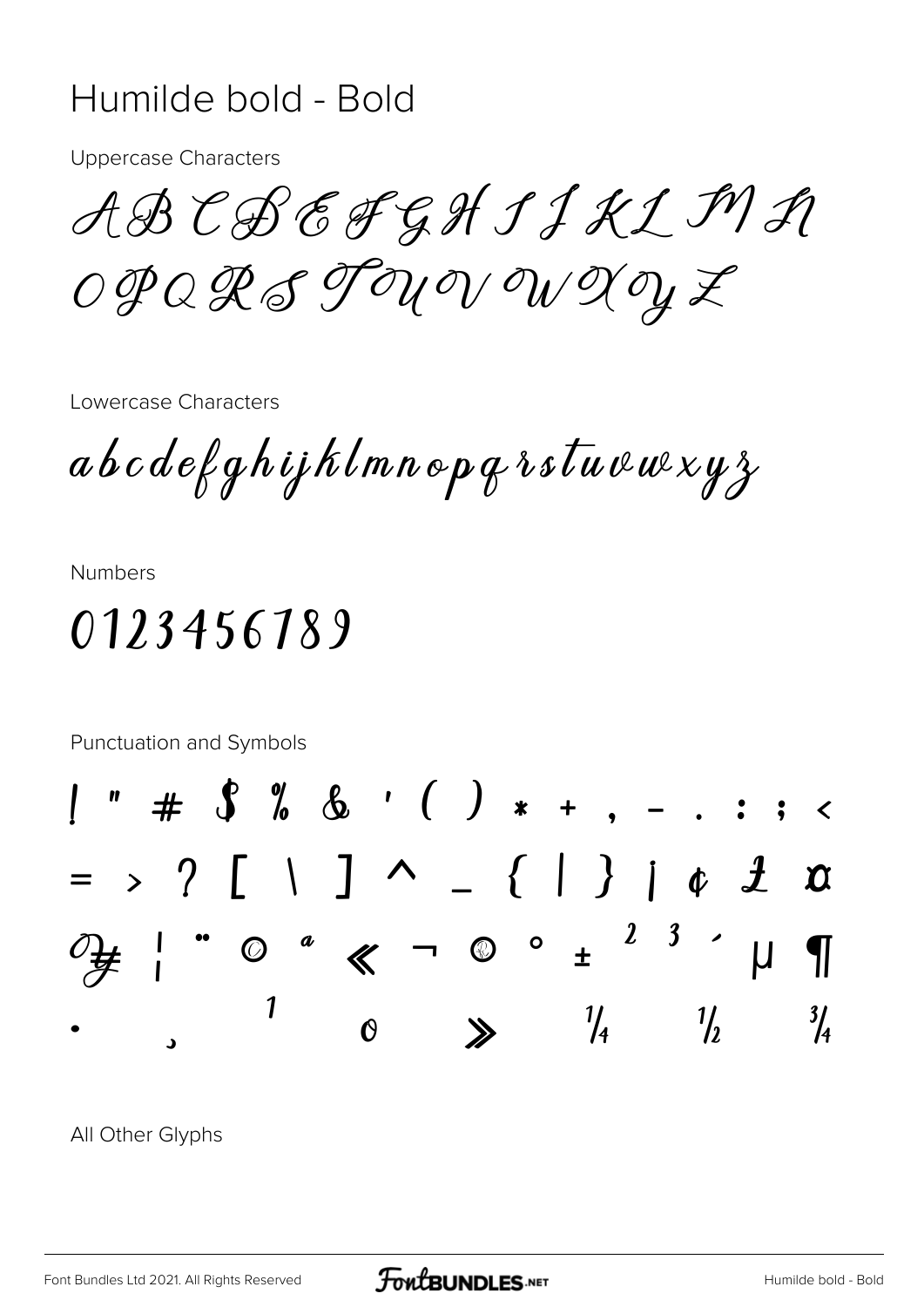**À Á Â Ã Ä Å Æ Ç È É Ê Ë Ì Í Î Ï Ð Ñ Ò Ó Ô Õ Ö Ø Ù Ú Û Ü Ý à á â ã ä å æ ç è é ê ë ì í î ï ð ñ ò ó ô õ ö ÷ ø ù ú û ü ý ÿ**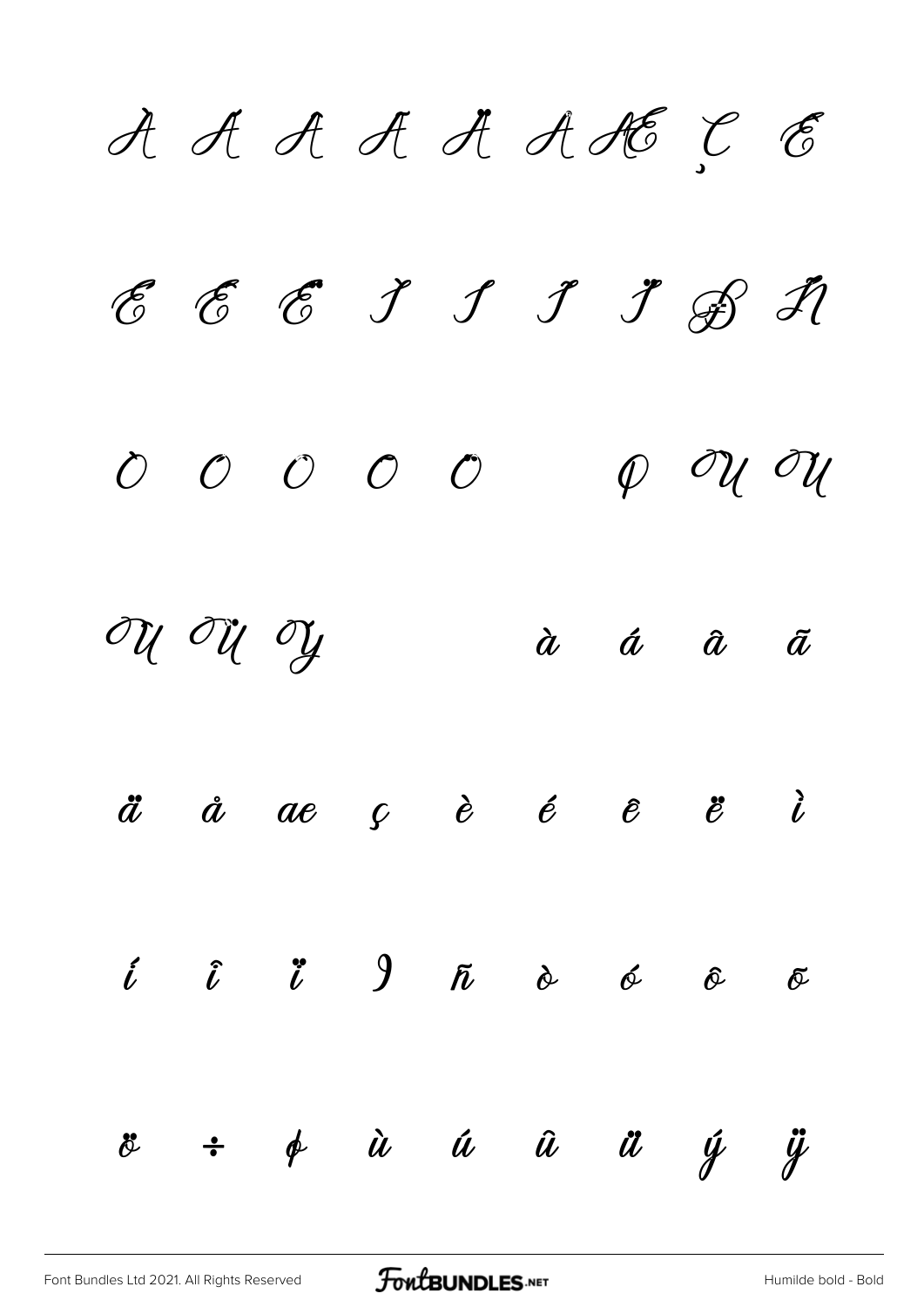i  $\measuredangle$   $\measuredangle$  oe  $\measuredangle$   $\measuredangle$   $\measuredangle$  $\bigcup$ E co cd ce cf cg h ci cj El mon co op og ir  $\mathcal{C}_{\bm{\delta}}$ Tu ve ve ve y y g as bs